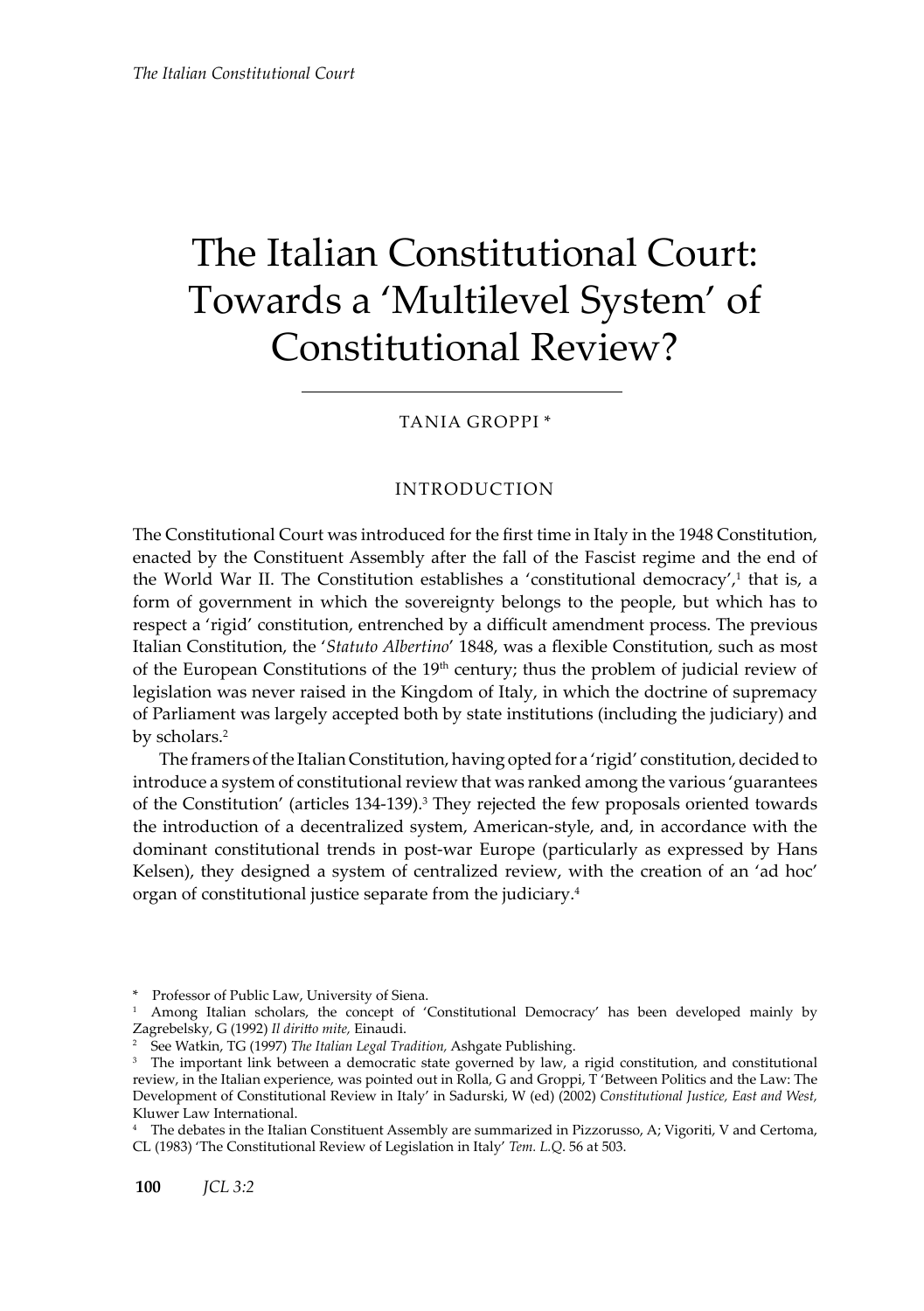The experience of more than 50 years of judicial review in Italy (the Court was only actually established, as will be underlined in the following pages, in 1956) has seen an evolution towards a much more decentralized system, as the article will try to point out, a system in which the ordinary judges also play an important role in constitutional review.

This article is composed of four parts. Part II provides some basic features of constitutional review in Italy, dealing with the composition and competences of the Constitutional Court. In this part the limitation of competences and the importance of certified questions as the main gateway to invoke the Court's jurisdiction will be pointed out. Part III illustrates the evolution of the Italian model of judicial review towards a concrete model, by emphasizing the creativity of the Constitutional Court and the relations with the judiciary and the legislature. Part IV explores the performance of the Constitutional Court in the development and protection of constitutional values, by focusing on four main stages of the experience of the court. Finally, Part V provides some final remarks on the present role of the Court and some considerations on its possible future evolution.

#### basic features of constitutional review in Italy

# **Composition and competences of the Constitutional Court**

The Constitutional Court's composition reflects the effort to balance the need for legal expertise, the characteristic of a judicial body, against the acknowledgment of the inescapably political nature of constitutional review:<sup>5</sup> fifteen judges, chosen from among legal experts (magistrates from the higher courts, law professors, and lawyers with more than 20 years of experience), one-third of whom are named by the President of the Republic, one-third by Parliament in joint session and one-third by the upper echelons of the judiciary.6

One of the main features of proceedings in the Italian Court, the prohibition of dissenting (or concurring) opinions by judges (and the related principles of secrecy of deliberation and collegiality) has also been linked by scholars to the same necessity of finding a balance between politics and the law. According to them, the principle of collegiality is a way of protecting the Court from the pressures and interferences of politics, giving to the judges the opportunity to express their opinion freely, without having to justify their position outside the Court.<sup>7</sup> On the other hand, the prohibition on disclosing the individual opinions of the judges has been criticized because it may result in opaque, non-transparent motivation. Over the years some attempts to introduce dissenting opinions have been made by the Court itself, but all failed due to lack of consensus.

<sup>5</sup> This balance has been pointed out by Zagrebelsky, G (1988) *Giustizia costituzionale,* Il Mulino, that remains the most complete study on the Italian Constitutional Court. It is interesting to notice the early study on the US Supreme Court Justice Samuel Alito: Alito, SA (1972) *An Introduction to the Italian Constitutional Court*  (unpublished undergraduate Woodrow Wilson School Scholar Project prepared for Professor Walter F. Murphy, on file with Mudd Library, Princeton University), available at: http://www.princeton.edu/~mudd/ news/Alito\_thesis.pdf.

<sup>&</sup>lt;sup>6</sup> This tripartite model has been used later in other countries: see for example Chile, Columbia, Dominican Republic, Ecuador, Guatemala, Indonesia, Korea, Mongolia, Paragua.

<sup>7</sup> This is the point of view of Zagrebelsky, G (2005) *Principi e voti,* Einaudi.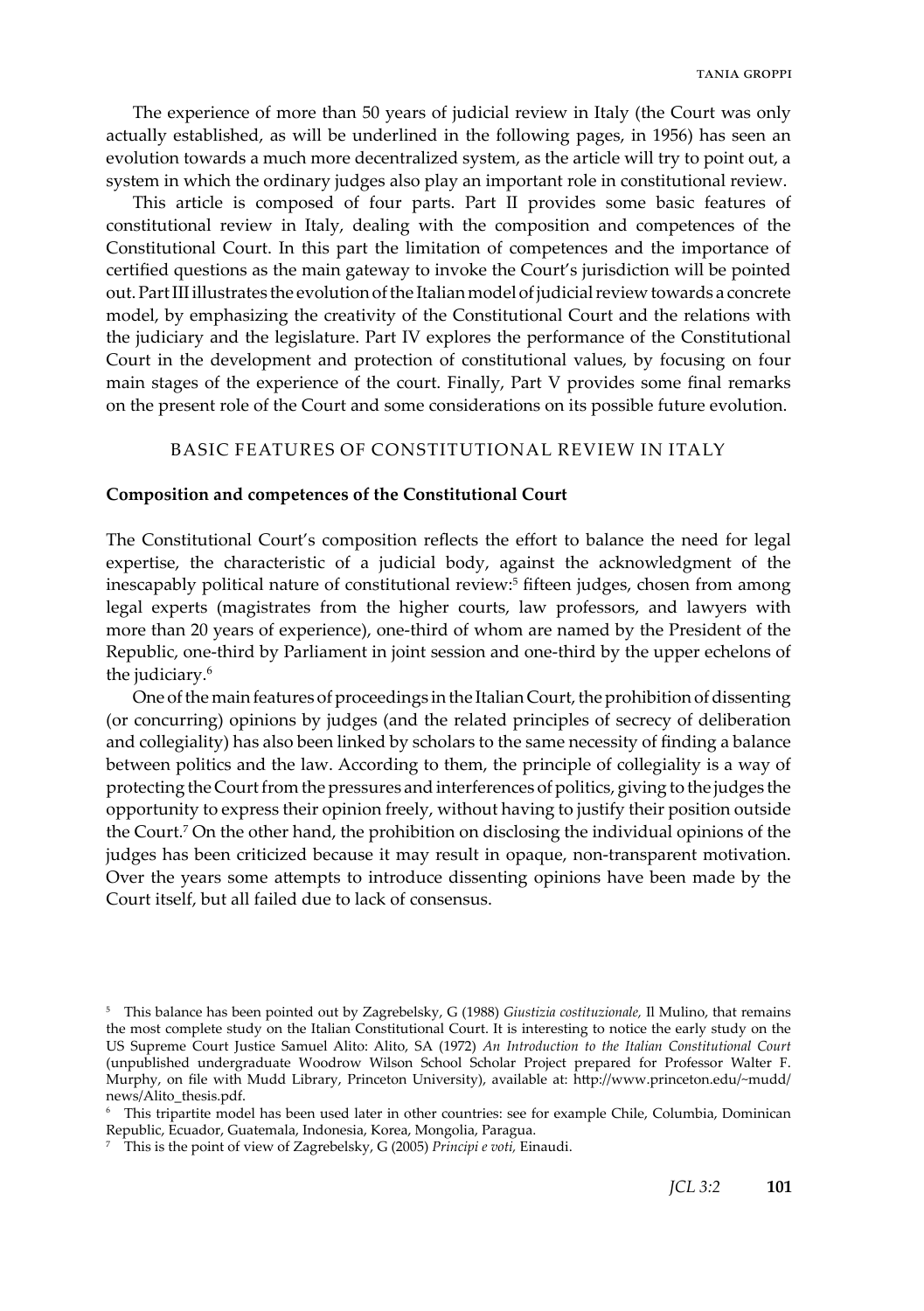The powers of the Constitutional Court, defined in article 134 of the Constitution, are typical of constitutional tribunals.

The Court has the power:

- a) to adjudicate on the constitutionality of laws issued by the national and regional governments;
- b) to resolve jurisdictional conflicts between organs of the state, between the state and the regions, and between regions;
- c) to adjudicate crimes committed by the President of the Republic (high treason and attempting to overthrow the Constitution). Article 2 of Constitutional Law n. 1 of 1953 added a further power beyond those listed in the Constitution:
- d) to adjudicate on the admissibility of requests for referenda to repeal laws, which may be promoted by 500,000 voters, or five regional councils, pursuant to article 75 of the Constitution.

# **Limitations on the competences of the Constitutional Court and the importance of indirect review**

Compared to other models of constitutional adjudication, especially the most recently established, $8$  these competences seem notable for being so apparently limited and minimalist.<sup>9</sup>

On the one hand, the Italian Constitutional Court does not have some competences which are present in other systems of constitutional law, and which could be labeled as political: for example, in many systems Constitutional Courts have powers relating to electoral issues, supervision of political parties and ascertaining the incapacity of the President of the Republic.

On the other hand, with regard to the Court's main competence of reviewing the constitutionality of laws, several limitations arise from articles 134-137 of the Constitution, Constitutional Law n. 1 of 1948 and Law n. 87 of 1953. These limitations concern the means of triggering constitutional review, the object of review and the types and effects of the Court's decisions.

First of all, access to constitutional review is rather circumscribed: the Italian system offers only *a posteriori*, indirect review, which arises mainly out of a separate judicial proceeding. The keys that open the door to constitutional review are primarily in the hands of ordinary judges, who therefore perform the important function of screening the questions that the Court will be called upon to answer. The constitutional proceeding

<sup>&</sup>lt;sup>8</sup> See for example the competences of the Constitutional Courts in Central and Eastern Europe countries: see in this special issue the essay of Lach and Sadursky. See also Favoreau, L 'Constitutional Review in Europe' in Henkin, L and Rosenthal, AJ (eds) (1990) *Constitutionalism and Rights: The Influence of the United States Constitution Abroad* Columbia University Press at 52-53.

<sup>9</sup> For a general overview of the competences of the Constitutional Court see Cerri, A (2001) *Corso di giustizia costituzionale,* Giuffrè; Ruggeri, A and Spadaro, A (2004) *Lineamenti di giustizia costituzionale* Giappichelli; Malfatti, E; Panizza, S and Romboli, R (2003) *Giustizia costituzionale,* Giappichelli. Among the publications in English see Baldassarre, A (1996) 'Structure and Organization of the Constitutional Court of Italy' *St. Louis U. L.J*. 40 at 649; Pizzorusso, A (1988) 'Constitutional Review and Legislation in Italy', in Landfried, C (eds) (1988) *Constitutional Review and Legislation: an International Comparison*, Nomos Verlagsgesellschaft at 111; Dengler, DS (2001) 'The Italian Constitutional Court: Safeguard of the Constitution' *Dick. J. Int'l L.* 19 at 363.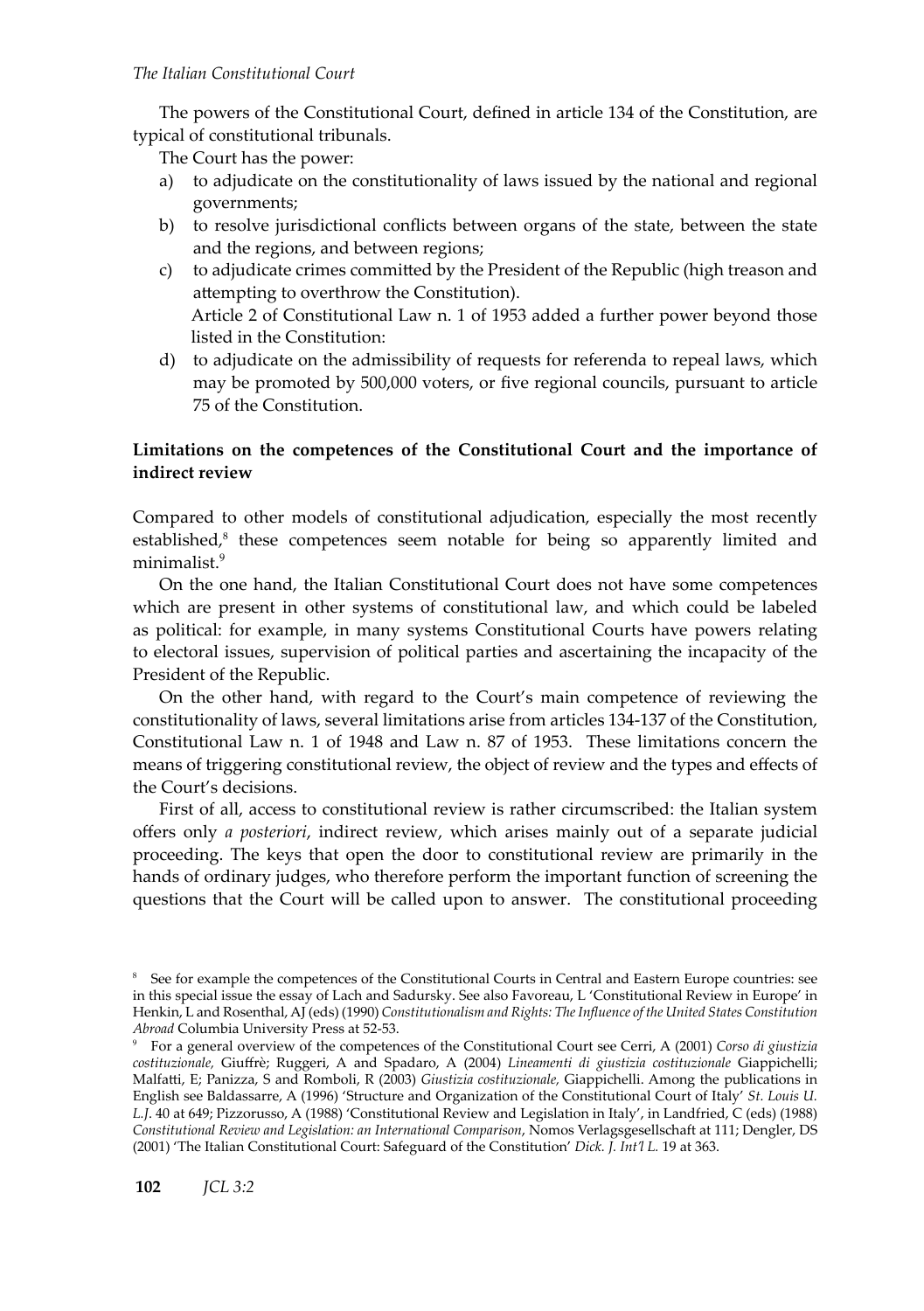begins with a 'certification order' whereby the judge suspends all proceedings and submits the question to the Constitutional Court. In that order, the judge must indicate the relevance and plausibility of the question, the law challenged, and the constitutional provision that it allegedly violates.

There is also an avenue of direct review, according to article 127 of the Constitution, but it is rather circumscribed. The national government and the regional government may challenge, respectively, a regional or a national statute within 60 days of its publication. In this way, direct review is only a tool for the guarantee of the constitutional separation of powers as between national and regional governments. Neither private citizens nor parliamentary groups nor local (sub-regional) governments can directly invoke the Court's jurisdiction.

Secondly, the 'object' of constitutional review is represented exclusively by laws. Delegated or administrative legislation is not reviewed by Constitutional Court, but by ordinary Courts.

Furthermore, the Court may not wander from the '*thema decidendum*' (that is, the object and parameter of review) identified in the application to the Court. As stated in article 27 of Law n. 87 of 1953, 'The Constitutional Court, when it accepts an application or petition involving a question of constitutionality of a law or act having force of law, shall declare, within the limit of the challenge, which of the legislative provisions are illegitimate.' In other words, constitutional review is limited to the question presented and must be carried out 'within the limit of the challenge.' Article 27 itself carves out an exception to this general principle: the Court may also declare 'which are the other legislative provisions whose illegitimacy arises as a consequence of the decision adopted'. At issue here is 'consequential unconstitutionality.'

Thirdly, there is a limited range of decisions that resolve the process of constitutional review. Aside from decisions that are interlocutory or reject a question on procedural grounds, decisions either *accept* or *reject* constitutional challenges, known respectively as *sentenze di accoglimento* and *sentenze di rigetto*. The consequences of these two sorts of decisions, including their temporal effects, are rather straightforwardly defined by law. Decisions that *reject* a constitutional challenge do not declare a law constitutional. They merely reject the challenge in the form in which it was raised. These judgments are not universally binding, that is, they are not effective *erga omnes.* Thus, the same question can be raised again, on the same or different grounds; only the judge who has certified the question cannot raise it again in the same lawsuit. For this reason, such judgments are said to be effective only as between the parties, that is, *inter partes*. On the other hand, judgments that *accept* a constitutional challenge are universally binding and are retroactive (*ex tunc*), in the sense that the constitutional rule cannot be applied from the day after the judgment has been published. This retroactivity is limited by what are called '*rapporti esauriti*,' which might be translated as 'concluded relationships' or '*res iudicata*'. For reasons of convenience and legal certainty, judgments do not affect situations that were already resolved by final judgments, claims that are barred by statutes of limitation, or the like. Yet there is an exception to this rule where a final criminal conviction has been entered pursuant to the law now declared unconstitutional: the law provides that such a conviction and any related punishment should cease.

Moving from a simple list of the Court's powers to statistics about its activities, the limited nature of its powers becomes even clearer. The vast majority of the Court's activity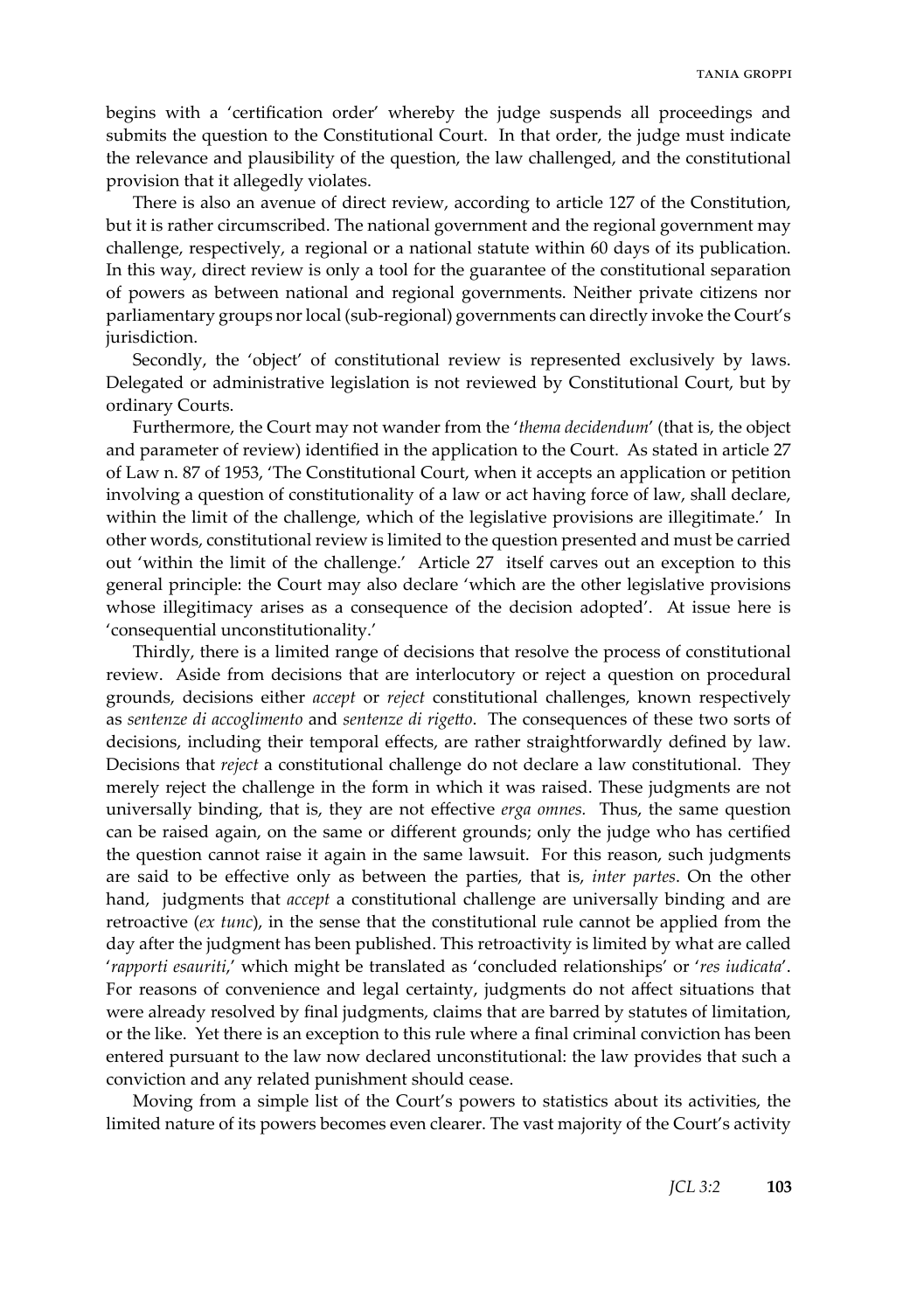# *The Italian Constitutional Court*

is dedicated to constitutional review of laws, overshadowing its other powers, in particular with regard to jurisdictional disputes between the State and the Regions.

Within this category of constitutional review, particular importance is assumed by 'incidental' review or certified questions, which has absorbed most of the Court's energy during its more than fifty years, and which therefore deserves the bulk of our attention.<sup>10</sup>

# Evolution of the Italian model of judicial review

# **A centralized and concrete model of constitutional review**

An analysis of the powers granted by the Constitution and a glance at the procedures used are indispensable for understanding the mechanics of the Italian Constitutional Court, yet they are not sufficient for comprehending the role it plays in the legal system. To this end, one must consider other aspects, taking account of history and considering the provisions governing constitutional review in the light of the dynamism of its jurisprudence.

It is hard to understand the current system simply by looking at the statute books. Theory traditionally distinguishes between the American model of judicial review of legislation, which is diffuse, concrete, and binding as between the parties, and the Austrian model (*Verfassungsgerichtbarkeit*) which is centralized, abstract, and binding universally.<sup>11</sup> Judged against this backdrop, the Austrian model clearly had the greatest influence on the framers of the Italian Constitution.

Undoubtedly, the implementation of the Italian system has not maintained the purity of Kelsen's Austrian model, having introduced some features that approach the American model of judicial review.<sup>12</sup>

As an initial matter, the centralization of review has been mitigated by endowing ordinary judges with two important powers: first, as we already stated, the decision whether or not to raise a constitutional question; second, the constitutional review of secondary legislation. This peculiarity has a significant impact on how we classify the Italian system, since it indicates that it is not an absolutely centralized model of constitutional review, but rather a model with some features of diffuse review.

Furthermore, the requirements that the question be relevant and explained by the certifying judge have introduced into the process features similar to those contained in systems of 'concrete review',<sup>13</sup> although the Court will review the constitutionality of the statute, but it will not decide the case: the decision is up to the ordinary judge, that has to wait (as the ordinary trial is suspended) the decision on the constitutionality of the statute, before reassuming the proceedings.

<sup>10</sup> Data about the work of the Court may be found in Celotto, A (2004) *La Corte costituzionale,* Il Mulino; Romboli, R (eds) (1990, 1993, 1996, 1999, 2002, 2005) *Aggiornamenti in tema di processo costituzionale,* Giappichelli and on the annual report of the President of the Court, published on the website of the Court: www.cortecostituzionale.it. <sup>11</sup> See Cappelletti, M (1971) *Judicial Review in the Contemporary World*, Bobbs- Merrill; in this special issue see Gamper, A and Palermo, F, *Austria*.

 $12$  See Pizzorusso, A (1990) 'Italian and American Models of the Judiciary and of Judicial Review of Legislation: A Comparison of Recent Tendencies' *Am. J. Comp. L.* 38 at 373; Pasquino, P (1998) 'Constitutional Adjudication and Democracy. Comparative Perspectives: USA, France, Italy' *Ratio Juris* 11 at 38.

<sup>13</sup> Concrete review in the meaning given by Cappelletti, M (1971) *Judicial Review in the Contemporary World,* Bobbs-Merrill.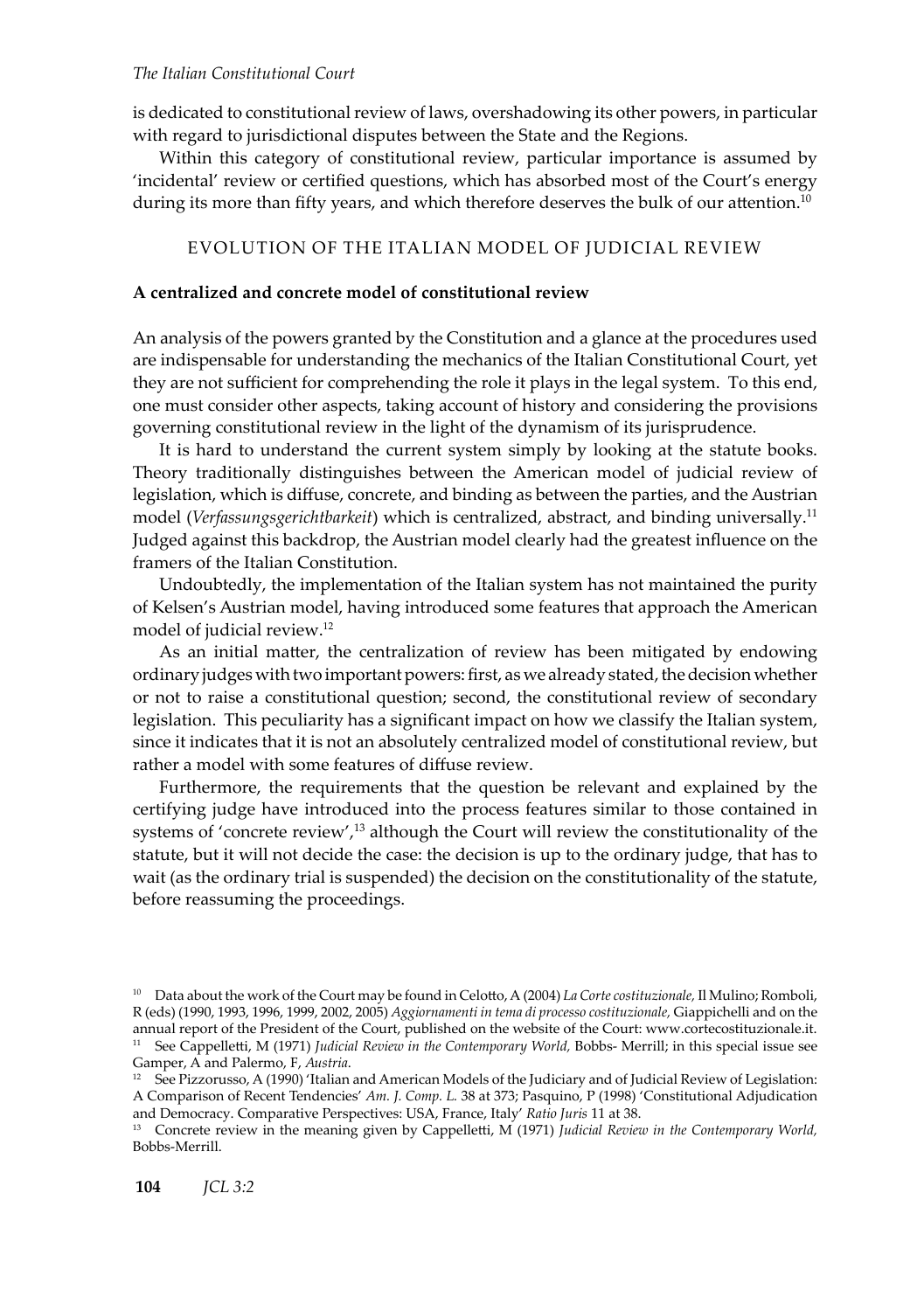The nature of the Italian system is highlighted by the Court's practice which, in some phases, has helped to increase the degree of concreteness of its judgments. In this regard, one can emphasize the following developments:

- a) The drastic reduction of time taken to decide a case and the consequent elimination of pending questions, that occurred in the early 1990s, means that a constitutional decision increasingly has concrete effects for the parties in the case at bar;<sup>14</sup>
- b) The Constitutional Court has increasingly employed its evidence-gathering powers before deciding questions.15 As a result, it can better understand the practical aspects of the question that gave rise to the constitutional challenge, the effects that would flow from the Court's judgment, and the impact of a judgment on the legal system;
- c) An interpretative continuum has arisen, in two respects, between the Constitutional Court and ordinary courts (in particular, the Court of Cassation and the supreme administrative court, called the 'Council of State'). On the one hand, the legal principles and interpretations of the Constitution provided by the Constitutional Court acquire force for all legal actors, especially courts that must directly apply the Constitution or review rules that are subordinate to statutes. On the other hand, when resolving constitutional questions, the Constitutional Court tends to address the legal provision in question not in the abstract, but as it has been concretely applied. The Court tends to rule on the 'living law', or the rule as it has been interpreted in case law. In this way, there seems to have been a tacit division of labour between the Constitutional Court and ordinary courts, so that each endorses and approves the other's interpretation within its own sphere. This tendency may be broken by the excessive speed of the Court in deciding cases: the object of the proceeding may very well be a statute for which the 'living law' has yet to be consolidated.16

According to these developments, one can undoubtedly affirm that the Italian system still remains a centralized system, but with an increasing presence of elements of a diffuse system.

# **Procedure and Practice of the Constitutional Court, 'Interpretative' and 'Manipulative' Judgments and Relations with Courts and the Legislature**

The powers of the Italian Constitutional Court and the process of constitutional review were regulated in the years immediately after the entry in force of the Constitution and have not changed much since then.<sup>17</sup> It should be noted, however, that unlike the procedure and practice of the ordinary courts, which are regulated in detail in the civil and criminal procedure codes those of the Constitutional Court are more flexible. The reason for this flexibility is due to the fact that, unlike the ordinary courts, the Constitutional Court has a much greater discretionality in interpreting its procedure and practice thus allowing

<sup>14</sup> On this new phase of constitutional justice in Italy see the essays published in Romboli, R (eds) (1990) *La giustizia costituzionale a una svolta,* Giappichelli.

<sup>15</sup> As I tried to show in my book: Groppi, T (1997) *I poteri istruttori della Corte costituzionale nel giudizio sulle leggi,* Giuffrè.

<sup>16</sup> See Pugiotto, A (1994) *Sindacato di costituzionalità e "diritto vivente"*, Cedam.

<sup>17</sup> See Const. Law 1/1948, Law 1/1953 and Law 87/1953.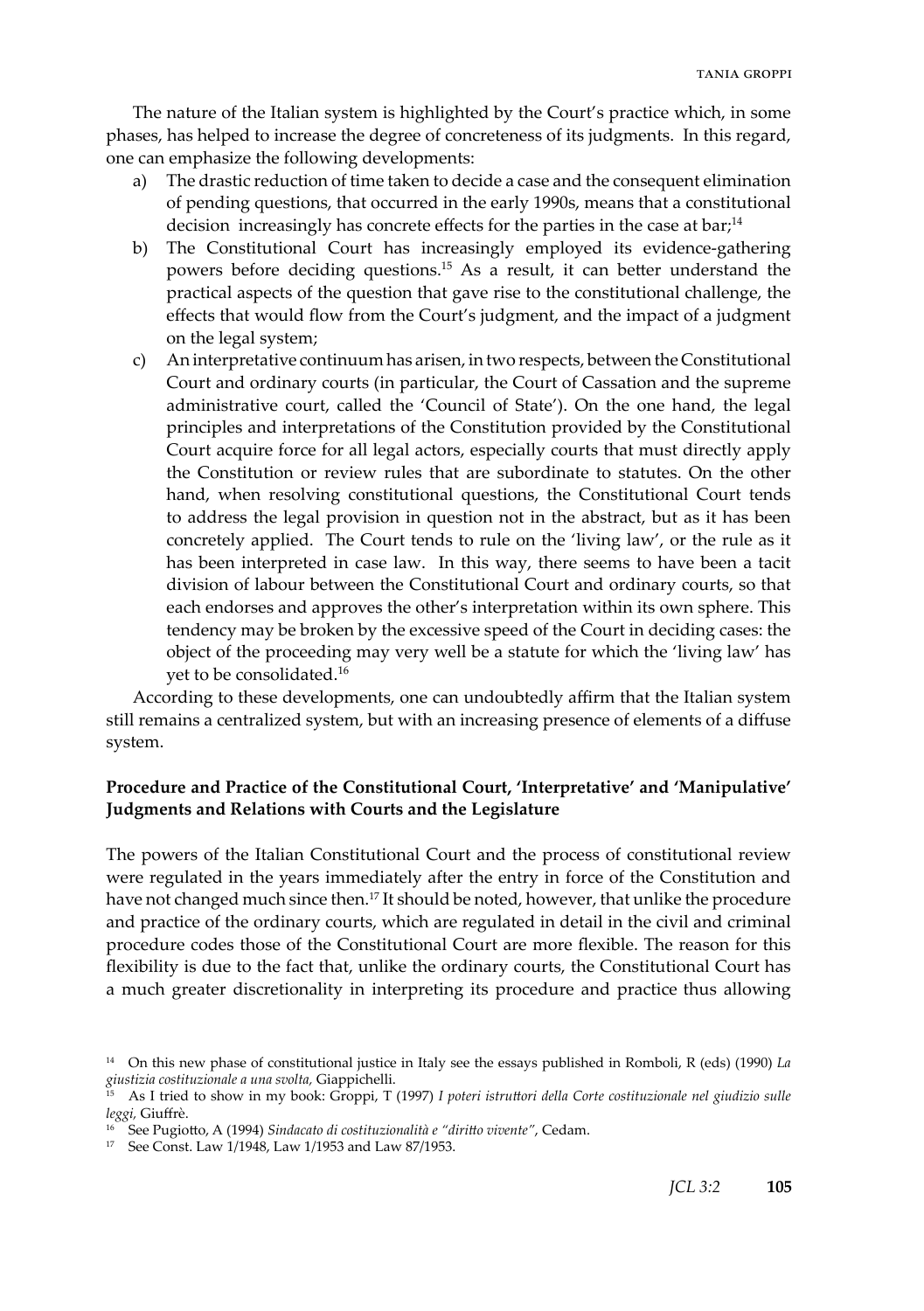# *The Italian Constitutional Court*

it to modify the latter in order to achieve a desired goal or to more fully implement constitutional values.

This 'discretion' enjoyed by the Constitutional Court has divided scholars: some authors claim that the Constitutional Court's activity should be subjected to detailed rules of procedure that are spelled out with precision, while others believe that a certain measure of discretion is unavoidable, given the nature of judicial review. This disagreement mirrors the larger debate between those who emphasize the judicial nature of constitutional review and those who instead focus on its necessarily political nature.18

This flexibility is reflected most prominently in the way the Constitutional Court has devised different types of judgment which, as we shall see, have significantly influenced the development of Italy's legal system.<sup>19</sup> One should note that the Constitution<sup>20</sup> and subsequent constitutional and statute laws governing the Constitutional Court only provide for judgments that accept or reject a constitutional challenge, however, the Constitutional Court has since developed a rich variety of judgments, which again as we shall see, are based on the necessity to respond to specific practical needs rather than drawing on abstract theory.

In particular, the various types of judgments arise from the necessity, recognized by the Constitutional Court, to consider the impact its decisions have on the legal system and on other branches of government, in particular Parliament and the judiciary.

This result was made technically possible by the theoretical distinction between 'disposizione' and 'norma,' or legal 'texts' and 'norms'.<sup>21</sup> A 'text' represents a linguistic expression that manifests the will of the body that creates a particular legal act. A 'norm,' on the other hand, is the result of a process of interpreting a text. By use of hermeneutic techniques, one can derive multiple norms from a single text or a single norm from multiple texts. This distinction between text and norm is particularly important in that it permits the separation of the norm from the literal meaning of the text, in a way cutting the umbilical cord that link them at the moment the text is approved. This distinction allows the system to evolve, facilitating the interpreter's creative activity and helping to reduce the 'destructive' activity of the Court, with its consequent gaps in the legal system, giving it the ability to operate with more surgical precision.

#### *Relationship with the courts*

The need to establish a relationship with the courts, which are charged with interpreting statutory law, has led the Constitutional Court to issue two kinds of decisions, 'corrective' decisions and 'interpretative' decisions (which can come when the Court either strikes down or upholds a law). These two kinds of decision have allowed a division of labour

<sup>21</sup> This distinction was introduced by Crisafulli, V (1956) 'Questioni in tema di interpretazione della Corte Costituzionale nei confronti con l'interpretazione giudiziaria' *Giurisprudenza costituzionale* at 929 et seq.

<sup>18</sup> This debate has been summarized in the essays published in Romboli, R (ed) (1990) *La giustizia costituzionale a una svolta,* Giappichelli.

<sup>19</sup> On this judicial creativity see Pinardi, R (1993) *La Corte, i giudici ed il legislatore. Il problema degli effetti temporali delle sentenze di incostituzionalità,* Giuffré; Pinardi, R (2007) *L'horror vacui nel giudizio sulle leggi. Prassi e tecniche decisionali utilizzate dalla Corte costituzionale allo scopo di ovviare all'inerzia del legislatore,* Giuffré and exemples cited by Pinardi. In English see Vigoriti, V (1972) 'Admonitory Functions of Constitutional Courts – Italy: The Constitutional Court' *Am. J. Comp. L*. 20 at 404.

See Art. 136 It. Const.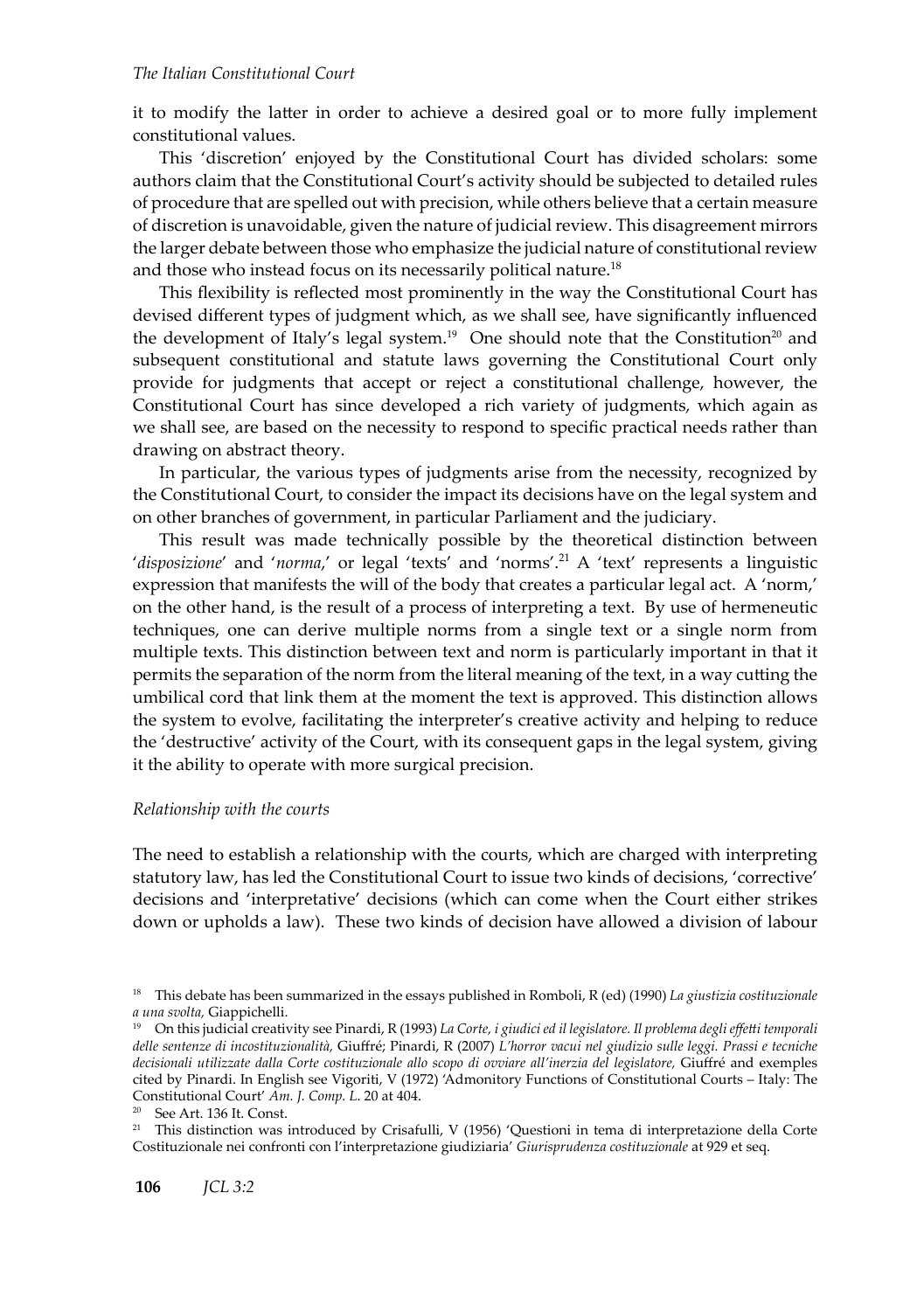between the ordinary courts and the Constitutional Court and have mitigated conflicts that arose during the Court's early years.<sup>22</sup>

a) With its so-called '*corrective*' decisions, the Constitutional Court avoids the merits of the constitutional question and simply states that the statutory interpretation of the certifying judge is incorrect, in that he failed to consider either the teaching of other courts, a consolidated interpretation of the law in question, of the plain meaning of the text or, increasingly, of a possible interpretation that would conform to the Constitution.

b) With '*interpretative*' decisions, the Constitutional Court distinguishes between the text and the norm (see above) and either indicates to the certifying judge an alternative interpretation (norm) that is in pursuance of the Constitution thus rejecting the constitutional challenge (i.e. a *sentenza interpretativa di rigetto*) or it judges the interpretation given by the certifying judge to be contrary to the Constitution and strikes down that specific norm, but not the text itself (i.e. a *sentenza interpretativa di accoglimento*).

More specifically, in the case of a *sentenza interpretativa di rigetto* the Constitutional Court offers the ordinary courts an interpretation that would render the statute consistent with the Constitution, thereby saving it from unconstitutionality. With such an interpretative judgment the Constitutional Court declares the challenge 'unfounded' insofar as the law can be attributed a meaning consistent with the Constitution, which is different from the one given to it by the certifying judge or the petitioner. Among the possible meanings of the text, the Court chooses the one that is compatible with the Constitution, putting aside those which could conflict with the Constitution.

Such an interpretation offered by the Court is not, however, universally binding because these judgments reject the challenge and therefore they only have an *inter partes*. 23 It is effective only insofar as its opinion is persuasive or its authority as constitutional arbiter is convincing. A legal duty is created only in relation to the judge who raised the question, who cannot follow the interpretation he initially submitted to the Court.

c) Due to this fact ordinary judges have generally tended to ignore the Constitutional Court's interpretation, thereby persisting in an interpretation of the provision that is not in pursuance of the Constitution, thus demonstrating some of the underlying tensions between the Constitutional Court and the judiciary. Over time the Constitutional Court has thus increasingly delivered interpretative judgments that *accept* a challenge. In such judgments, the Court acknowledges the fact that the ordinary judges are interpreting the provision in an unconstitutional manner (even though other interpretations in pursuance with the Constitution would be possible) and it thus declares that specific interpretation unconstitutional. Because this is a judgment that *accepts* the constitutional challenge it

<sup>22</sup> See Merryman, JH and Vigoriti, V (1967) 'When Courts Collide: Constitution and Cassation In Italy' *Am. J. Comp. Law* 15 at 665.

<sup>&</sup>lt;sup>23</sup> The reason for this, as pointed out by an eminent constitutionalist and former President of the Italian Court Livio Paladin, is that Art. 136 of the Italian Constitution only deals with the generally binding effect of judgments that *accept* the challenge, but it is tacit with regard to the binding effects of judgments that *reject* a challenge. This 'silence' has been interpreted by the ordinary courts and by most legal scholars as signifying that the latter only have an *inter partes* effect. It is worth pointing out, in the context of this Special Issue that this constitutes an important difference with respect to two other countries with a constitutional justice system similar to Italy i.e. Germany and Spain. In these two countries *both* judgments that *accept* and judgments that *reject* the challenge are binding *erga omnes*, see Paladin, L (1988) 'La tutela delle libertà fondamentali offerta dalle Corti costituzionali europee: spunti comparatistici' in Carlassare, L (ed.) (1988) *Le Garanzie costituzionali dei diritti fondamentali,* Cedam, 11-25.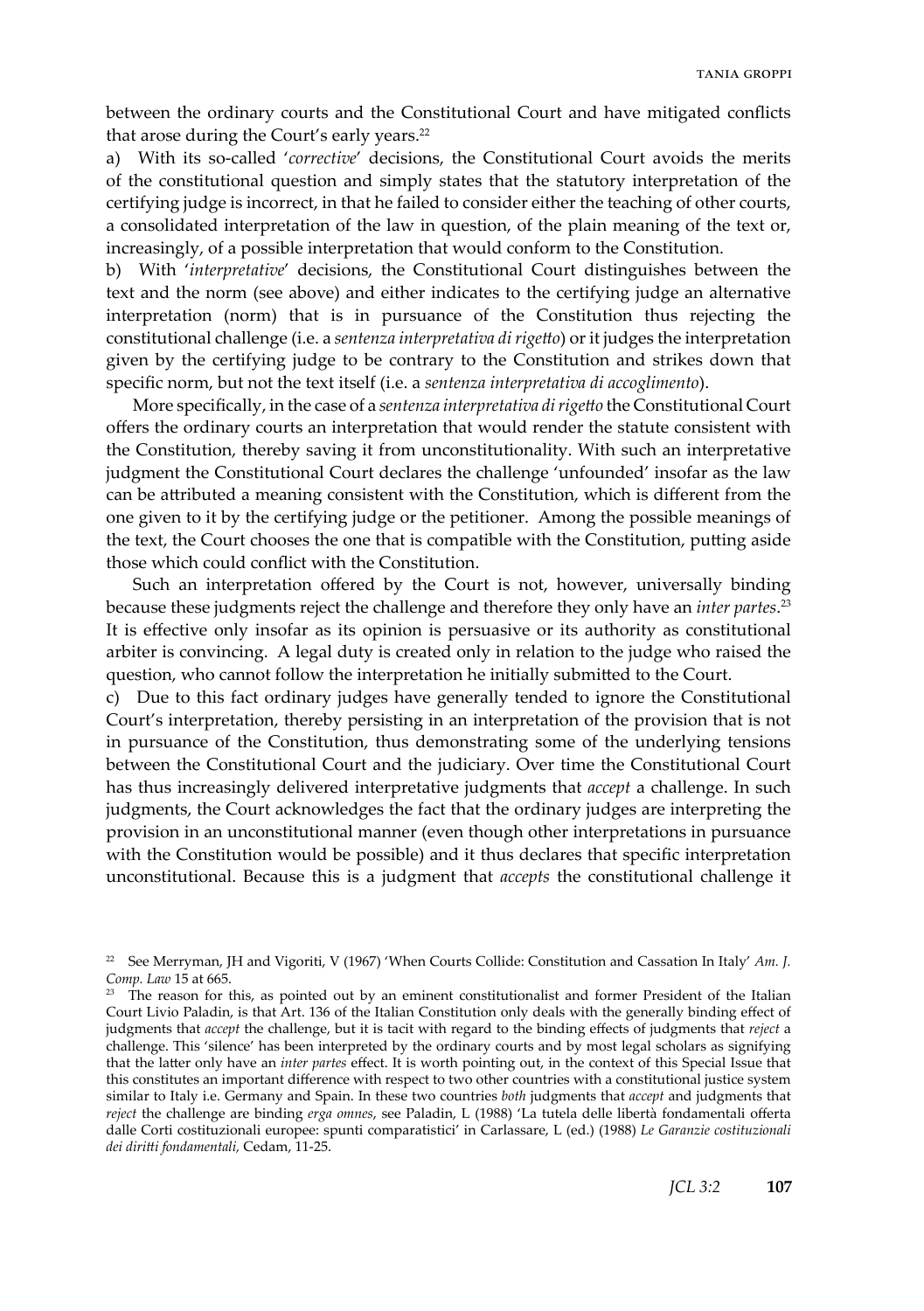is binding *erga omnes* therefore the provision can no longer be interpreted in that way, however all other interpretations remain valid, therefore the Constitutional Court does not strike down the text itself, but only one of the norms it gives rise.

# *Relationship with the legislature*

While '*interpretative*' judgments seem designed to address the relationship between the Court and ordinary courts, other sorts of decisions have instead affected the relationship between the Court and the legislature.<sup>24</sup>

a) An especially delicate issue has been the use of '*additive*' judgments, whereby the Court declares a statute unconstitutional not for what it provides but for what it fails to provide. In this way, the Court manages to insert new rules into the legal system which cannot be found in the statutory text. This kind of decision runs contrary to Kelsen's model of constitutional review, according to which a constitutional court ought be a '*negative legislator*'. With these judgments, the Constitutional Court transforms itself into a creator of legal rules, thereby playing a role that in the Italian system belongs principally to Parliament. Yet in many cases, the mere nullification of an unconstitutional law would not solve the problem posed by the constitutional question, and the addition of a missing rule is the only way to remedy the violated constitutional value and, therefore, offers the only way for constitutional law to perform its task.

A first effort to limit the interpretative scope of such judgments is the principle that they are appropriate only where it is said, to use a poetical metaphor, as the Court did, that the judgment inserts only '*rime obbligate*', or 'obligatory verses', into a statute. That is, the norm proposed by the Court is regarded by it as logically necessary and implicit in the normative context, thereby eliminating any appearance of discretionary choice.

b) A second effort to eliminate the interference with the parliamentary domain implied by these judgments has led, in recent years, to the development of a slightly different type of judgment, which is described as adding only 'principles' rather than 'norms' (see above). These are known as '*additive di principio*'. In these decisions, the Court does not insert new rules into the legal system, but only principles, rather like framework legislation, that the legislature must give effect to with statutes that are universally effective, indicating a deadline within which the legislature must act. In this way, the Constitutional Court strives to strike a balance between safeguarding the Constitution and preserving the discretionary powers of the legislator. In fact, as with additive judgments, the Court declares the statute unconstitutional, but in this case it leaves it up to Parliament to actually decide how to amend the provisions rather than itself providing a detailed set of rules. The problem is that these judgments pose problems with regard to their effectiveness vis-à-vis ordinary judges. In most cases judges have deemed it essential for Parliament to legislate on the basis of the guiding principles indicated by the Constitutional Court; however, on the other hand, in some cases they have considered the Court's decision to be directly applicable to the case at bar (i.e. they treat it like a standard additive judgment).<sup>25</sup>

<sup>&</sup>lt;sup>24</sup> Details and examples may be found in the books of Pinardi, quoted above at note 18.

<sup>&</sup>lt;sup>25</sup> See, tra le altre, the decisions n. 185/1998, n. 26/1999, n. 32/1999, n. 61/1999; n. 179/1999, n. 270/1999, n. 526/2000. As examples, the decision n. 26/1999 may be quoted. In that case, the Court declared unconstitutional that part of the law on the organisation of the prison system which failed to provide immunity for the prison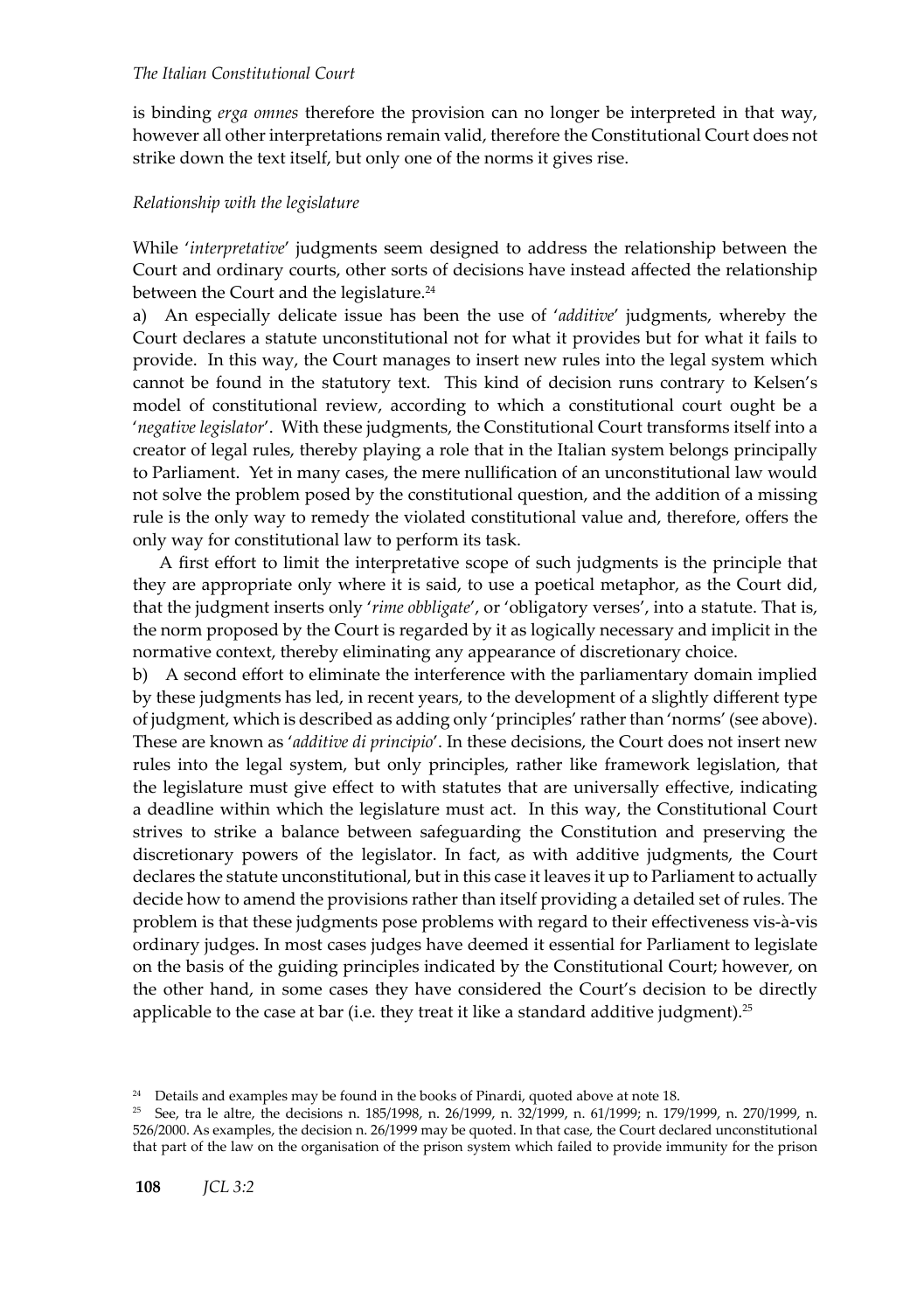c) Another type of decision deriving from the necessity of caution in relation to the legislature is the so-called 'admonitory' decision or '*doppia pronuncia'* – what one might call 'repeat' or 'follow-up' judgments. The Court has adopted this approach when it has faced highly politicized questions. In these cases, it has preferred to bide its time and hint at its decision that the challenged norm is unconstitutional, without explicitly declaring it so. The Constitutional Court has introduced a logical distinction between its judgment and its opinion: the former announces that the constitutional question is 'inadmissible'; the latter, however, clearly indicates that the constitutional doubts are well-founded. Structurally, '*doppie pronuncie*' imply that in the first instance the Court will reject the certified challenge, asking the legislature to act. If Parliament does not act and the question is raised again, the Court will respond with a judgment that accepts the constitutional challenge, declaring the law unconstitutional.

d) A further point is that the highly political nature of some issues, combined with the need to balance the defence of social rights against the state's financial exigencies, has obliged the Constitutional Court to moderate the effects of its decisions that strike down laws as unconstitutional. In this way, the Court tries both to assure that the Government and Parliament have the time needed to fill the gap created by its nullification of a law, and to strike a balance between the constitutional rights central to the social welfare state and the limits to economic resources.

This problem is not unique to the Italian legal system. Comparative study offers several solutions. The Austrian Constitutional Court can postpone the effects of a judgment nullifying a law for up to one year, thereby letting parliament regulate the area and avoid legal gaps.26 The German Federal Constitutional Court can also declare laws simply 'incompatible' (*Unvereinbarkeit*), without declaring them nullified, or can declare that a law is 'still' constitutional. In that case, the law is declared only temporarily constitutional. The Court retains its power to declare the law unconstitutional if the legislature does not modify the law to conform with its judgment.<sup>27</sup>

In Italy, by contrast, the implications of the timing of a judgment that accepts a constitutional challenge are more rigidly established.<sup>28</sup> The Constitutional Court has tried, through its case law, to spread over time the effects of its decisions in two ways. First of all, it has imposed limits on the retroactive effects of its decisions accepting constitutional challenges (in order, for example, to protect certain trial proceedings) through what have been labeled judgments of 'supervening unconstitutionality'. In these cases, the norm is not nullified *ab initio*, but only from the moment it is held to be invalid. The simplest example is when a new constitutional norm takes effect, but one could also imagine a change in the economic or financial environment, in social attitudes, or in a more general change in conditions that leaves a norm incompatible with the Constitution.

administration from actions for damages by prisoners when their rights have been infringed. The Court expressly declared 'that the statute is unconstitutional due its defect in not providing jurisdictional guarantees, but the rules of judicial review of legislation do not allow for the introduction of the legislation needed to remedy such a defect. Thus, in order to carry out the principles of the constitution, the Court's only option is to declare the unconstitutionality of the omission, and, at the same time, call for Parliament to exercise its legislative function to remedy the defect'.

See the article on Austria in this issue.

 $27$  See the article on Germany in this issue.

<sup>&</sup>lt;sup>28</sup> In fact, Art. 30.3 of Law 87/1953 clearly states that 'norms that have been declared unconstitutional cannot be applied the day following the publication of the decision'.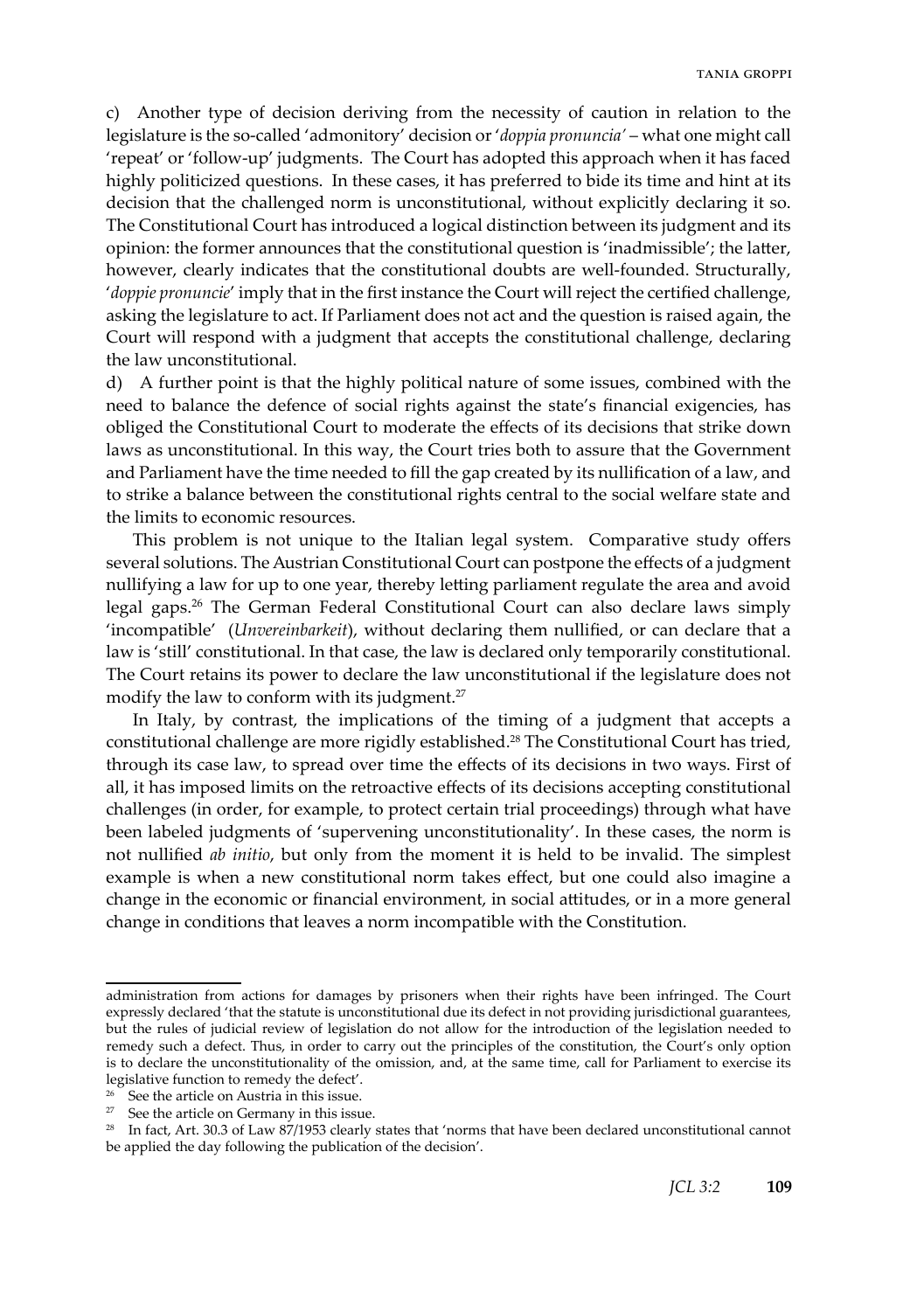# *The Italian Constitutional Court*

Finally, the Court can postpone the effects of a declaration of unconstitutionality (for example, where judgments lead to expenses for the public treasury), leaving the legislature a fixed amount of time to act before the statute is nullified. These are decisions of 'deferred unconstitutionality', where the Court itself, based on the balancing of various constitutional values, pinpoints the date on which the law is nullified. Such decisions pose serious problems of compatibility with the Italian system of constitutional review, in that they do not affect the case in question, thereby detracting from the concrete nature of review that characterizes the system.

# The main stages of development of Italian constitutional review in the last fifty years

To evaluate the role played by the Constitutional Court in the Italian constitutional system, its relationship with other branches of government and with parliamentary democracy, one can delineate (at the risk of oversimplification) several stages in its development<sup>29</sup>.

# **Promotion of reforms**

The first period (from the 1950s, when the Court was established, to the early  $1970s$ )<sup>30</sup> could be described as 'implementation of the Constitution' or 'promotion of reforms'. This period was characterized by the central role played by the Constitutional Court in the modernization and democratization of the Italian legal system, as well as in the affirmation of the values contained in the new republican Constitution. In this process of systemic reform, the Court acted as a stand-in for Parliament, which was slow and timid in modifying statutes inherited from earlier times. In this phase, the Constitutional Court took on what might be described as a 'didactic' function, in that it breathed life into the Constitution's principles and brought them to the attention of society, as well as a catalyzing function, as it renewed the legal system by eliminating norms contrary to the Constitution.

The Constitutional Court found itself constantly filling in for Parliament, which pursued statutory reform slowly and hesitatingly, and found itself in conflict with the highest levels of the judiciary, in particular with the Court of Cassation and the Council of State, according to whom programmatic constitutional norms did not provide grounds for judicially reviewing legislation. Beginning with its first judgment (n. 1 of 1956), which constitutes a landmark decision in Italian constitutional law, the Court affirmed

<sup>29</sup> We will follow the periods proposed by Cheli, E (1996) *Il giudice delle leggi,* Il Mulino. For an overview of the experience of the Court, see Volcansek, ML (2000) *Constitutional Politics in Italy: the Constitutional Court,* MacMillan. The decisions of the Court are available on its website, already quoted supra at note 8, and on the website www.giurcost.org, where it is possible to search for subject or words.

<sup>&</sup>lt;sup>30</sup> The Constitutional Court was not established until 1956, with a delay of eight years. The difficulty of establishing the Court was due to the resistances of the government, which tried to avoid the countermajoritarian limitation always determined by constitutional justice. During this period of time, according to the VII transitional provision of the Constitution, judicial review had to be carried out the ordinary courts, following the decentralized system. The lack of the 'constitutional sensibility' of the ordinary judges explains the small number of cases in which a statute was set aside because unconstitutional. See Adams, JC and Barile, P (1953) The 'Implementation of the Italian Constitution' *Am. Pol. Sc. Rev*. 61 at 66 *et sequitur*; Dietze, G (1958) 'America and Europe – Decline and Emergence of Judicial Review' *Va. L. Rev.* 44 at 1258.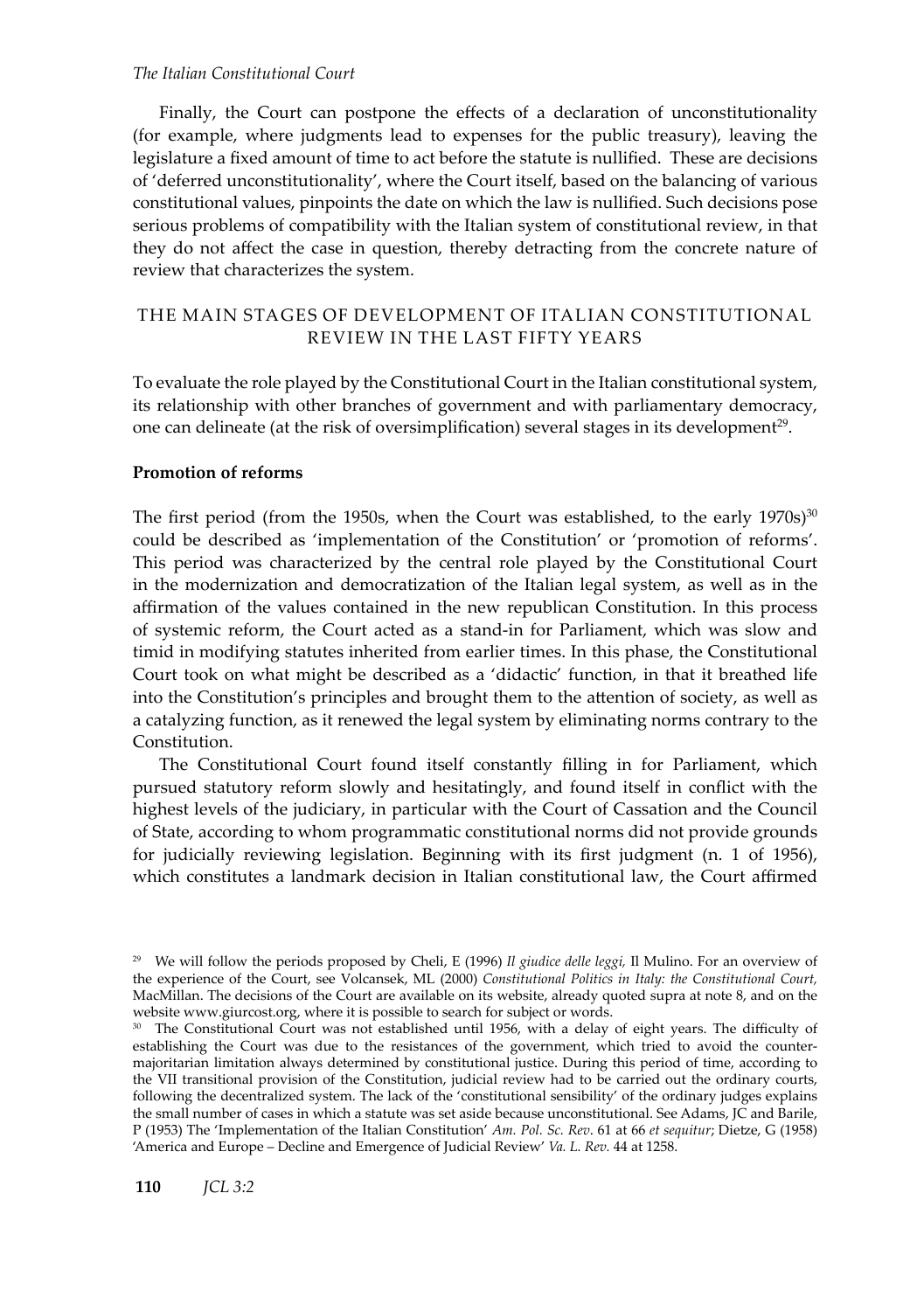the binding nature of all constitutional norms (thereby overriding the classic distinction between preceptive and programmatic norms), specifying their binding character not only in relation to the government, but also private parties, and reiterated its power to review laws that predated the Constitution.<sup>31</sup> In this way, thanks also to the stimulus provided by progressive elements of the judiciary, which raised numerous constitutional challenges to laws enacted before the Constitution concerning liberty as well as social and economic rights, the Constitutional Court was able to purge the legal system of numerous unconstitutional norms dating back to the  $19<sup>th</sup>$  century as well as to the fascist era (1922-1943). Worthy of note are the Court's actions to protect personal liberty (such as its judgments in connection with the public security law of 1931 and the old system of unlimited pretrial detention, judgment n. 11 of 1956); freedom of expression (which was purged of the worst lingering traces of fascism such as the multiple permits to be obtained from the police, judgments n. 9 of 1965 and n. 49 of 1971); freedom of assembly (the Court declared unconstitutional a law that required prior notice for assemblies in public places, judgment n. 27 of 1958); and gender equality (the Court declared unconstitutional, in judgment n. 33 of 1960, a 1919 law that excluded women from a vast array of public positions).

In this initial phase, the Constitutional Court was considered, both by legal scholars and public opinion, the principal (if not the only) interpreter and defender of the Constitution and of the values it embodied. It is this stage that explains how the Constitutional Court garnered its authority and prestige within the Italian legal system and laid the foundations of its legitimacy.

#### **Mediation of social and political conflicts**

The second stage ran from the mid-1970s to the mid-1980s and has been described as that of 'mediation of social and political conflicts'. This was a period in which, after the 'cleansing' of pre-constitutional legislation, the object of constitutional review was no longer pre-constitutional legislation, but recent laws that had been drafted and approved by the republican Parliament. For this reason, the Court took on a more politicized role characterized by balancing techniques, essentially in the search for equilibrium and mediation among the various interests and values involved in constitutional questions. The Court slowly changed the nature of its judgments. No longer was it simply a question of applying the traditional syllogism that compared an inferior norm to a superior one. Instead, it became a matter of considering all the constitutional values at stake, of weighing them and establishing not which would prevail, but what was the best balance possible among them. In sum, one can say that at this stage the Constitutional Court evaluated the choices of the legislature to determine whether it had adequately taken into account all the values and constitutional principles that might affect a certain issue. This operation was made technically possible by an evolving interpretation of the principle of equality. From article 3 of the Constitution, according to which all are equal before the law, can be drawn

<sup>&</sup>lt;sup>31</sup> On the first decision see Adams, JC and Barile, P (1957-1958) 'The Italian Constitutional Court in Its First Two Years of Activity', *Buff. L. Rev.* 7 at 250. Cf. also here the article by Harding and Leyland in this issue, which adverts to a similar critical decision in Indonesia. On the first years see Evans, M (1968) 'The Italian Constitutional Court' *Int'l & Comp. L. Q*. 17 at 602; Farrelly, DG (1957) 'The Italian Constitutional Court' *Italian Quarterly* 1 at 50; Farrelly, DG and Chan SH (1957) 'Italy's Constitutional Court: Procedural Aspects' *Am. J. Comp. L.* 6 at 314; Treves, G (1958) 'Judicial Review of Legislation in Italy' *Journal of Public Law* 7 at 345.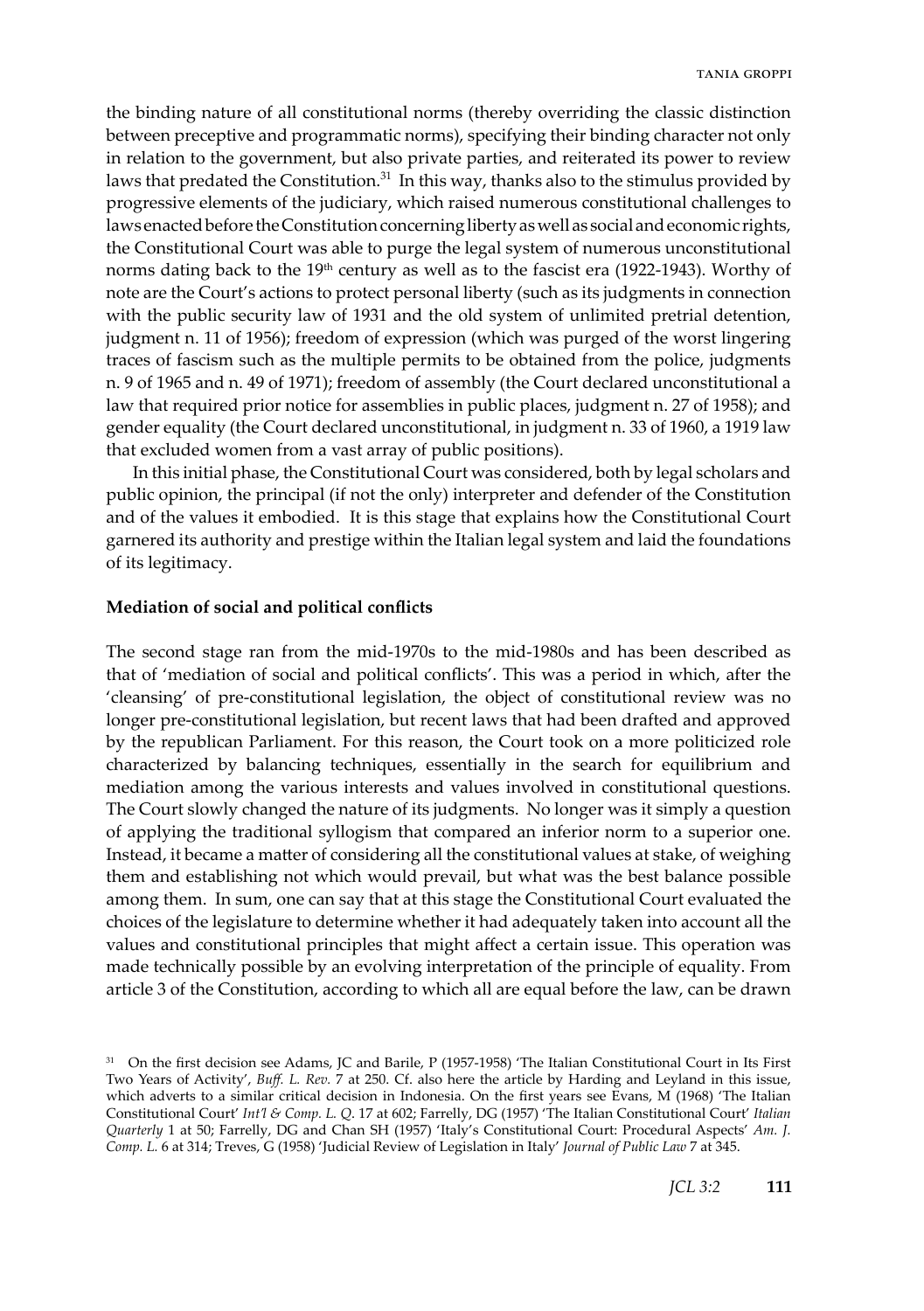a duty of reasonableness imposed on the legislature, so that it not only must regulate different situations differently, but must also refrain from using arbitrary criteria. In order for a norm not to be unconstitutional, one must avoid contradictions between the goals of a law and the concrete normative rules, between the objective pursued and the legal tools used to achieve it. In sum, one must avoid irrational contradictions between the goals of the law and the content of its text.<sup>32</sup> In these years, the Court acted in numerous areas that characterize a secularizing society. It is enough to mention its judgments regarding divorce; abortion (see judgment n. 27 of 1975, which sought to strike a difficult balance between protecting the fetus and safeguarding the mother's health); church-state relations; family rights; the right to strike (the Court declared political strikes unconstitutional, judgment n. 290 of 1980); and numerous issues connected with the right to work and social welfare. In this way, the Court struck down what it termed 'unjustified discrimination' in the salaries of public employees (judgment n. 10 of 1973); upheld the 'Workers' Statute' (judgment n. 54 of 1974); and issued innumerable additive judgments that increased state spending that aimed at equalizing (upward) welfare and wages (judgments n. 141 of 1967 and n. 103 of 1989). Emblematic of this stage are also the many decisions concerning radio and television, decisions in which the Court found itself hounding and scolding the legislature in the name of freedom of expression, yet without ever succeeding in completely guiding its choices into conformity with the Constitution (see, among the many decisions, judgment n. 202 of 1976, which definitively opened the doors to local radio and television broadcasting).

# **The elimination of the case backlog**

Paradoxically, the Constitutional Court's tremendous success during the first stages of its activity turned out to be one of the principal factors that rendered the system of constitutional review ineffective. The massive quantity of questions raised made it rather difficult to issue decisions at an acceptable pace. The increase in the number of questions gave rise to a significant backlog and a prolongation of the process. This spiral threatened not only to swamp the Constitutional Court, but also to impair its institutional functioning. The time factor, the length of the proceeding, is crucial for the impact of constitutional decisions on the legal system. Fortunately, the members of the Court, aware of these risks, dealt with this problem through a series of reforms of the Court's procedural rules.<sup>33</sup> These reforms gave rise to a third stage known as 'operational efficiency' that ran from the mid-1980s to the mid-1990s. The main goal of this new phase was to reduce the time taken for a constitutional decision and the number of pending cases, through declarations of inadmissibility in summary orders (*ordinanze*) of a large number of cases that were obviously inadmissible or trivial, as well as through the selection of cases on which the Court could focus its attention. To this end, the Constitutional Court adopted numerous procedural innovations (organization of work, streamlining of debate, deciding cases by summary order, and so on) that helped to reach these goals. At the beginning of the 1990s,

 $32$  An earlier example of this technique is judgment n. 46 of 1959.

<sup>33</sup> See La Greca, G (1997) 'Current Situation and Planned Reforms in the Light of Italian Experience' *The Supreme Court and the Constitutional Court: Third Meeting of Presidents of Supreme Courts of Central and Eastern European Countries,* Council of Europe at 9.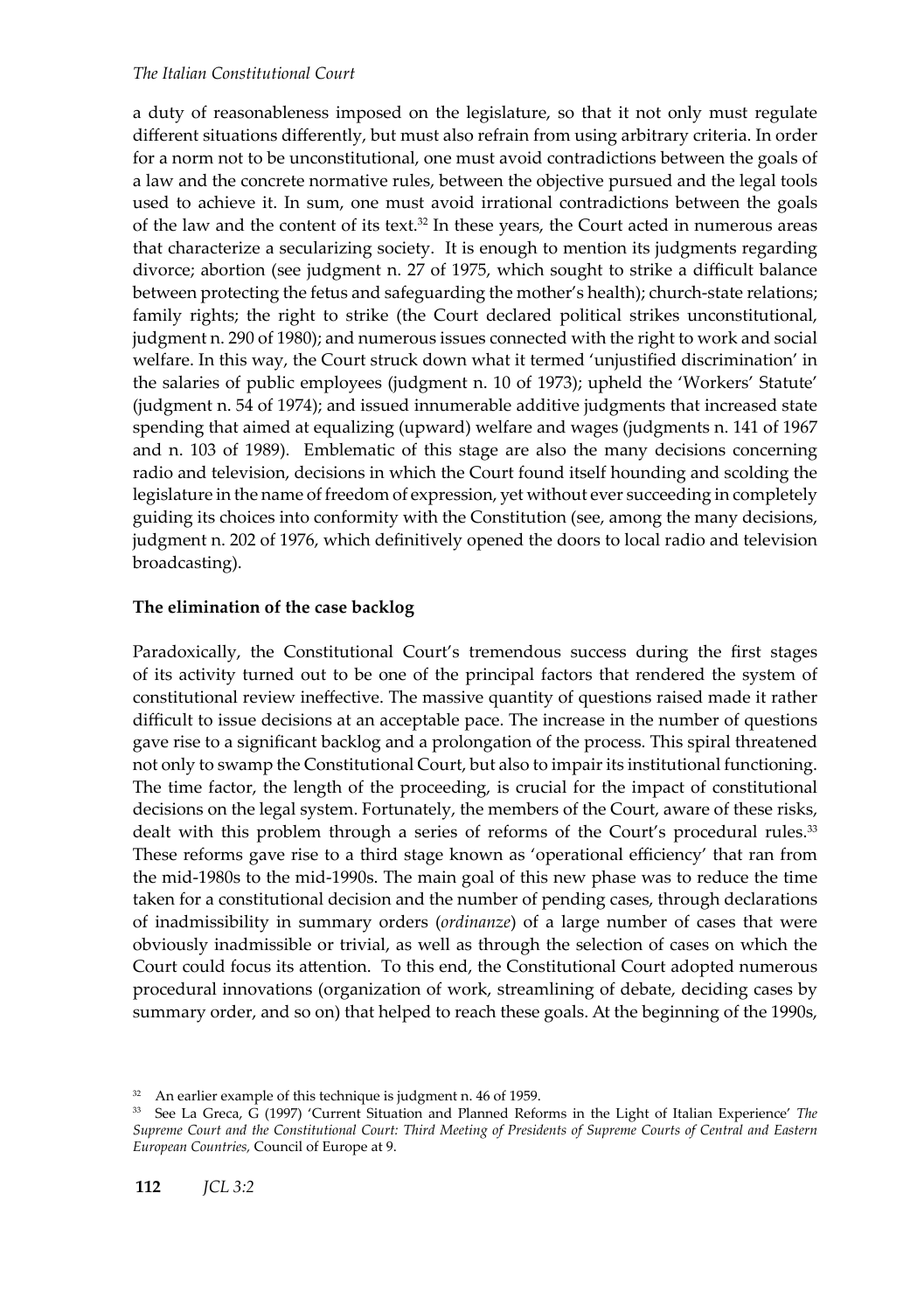the number of pending cases was significantly lower and the length of constitutional review cases had been reduced to nine months.

In order to reach this result some sacrifices had to be made, as pointed out by scholars who during these years focused their attention on constitutional procedure. For example, the number of decisions increased, but often at the expense of more summary opinions. The method for organizing work reduced the collegiality of decision-making and the importance of the parties' arguments, simultaneously increasing the procedural discretion of the Constitutional Court. In sum, operational efficiency does not always equate to effective decision-making. Insufficiently explained opinions are less persuasive and carry the risk of reducing consensus, both among scholars and the public and, as a consequence, of reducing the Court's legitimacy. Various procedural ideas have been advanced to promote more carefully reasoned opinions, in particular the introduction of dissenting opinions.34 Likewise, some have proposed allowing interested parties to participate in constitutional proceedings even though they are not involved in the lawsuit giving rise to the constitutional question, in order to offer the Court more viewpoints in evaluating constitutional claims.35 Yet none of these attempts has so far produced any change in constitutional procedure.

#### **The Court during the 'transition years'**

Once the case backlog had been eliminated, the Italian system of constitutional review entered a new stage, whose features are still unclear.

First, the brief time that passes between the raising and determination of a question means that the object of the Court's review is ever more frequently neither a law of the fascist period nor a law passed by a previous legislature, but a law that has just been adopted: that is, one supported by a current political majority. This rapidity has important consequences for the relationship between the Constitutional Court and Parliament as well as the judiciary. As for the former, the Court is inevitably drawn into current political conflicts. When politically and socially important issues are at stake, connected with recently approved laws that are often the result of delicate compromises and long debates, it is unavoidable that the Court's decisions are politically influenced and that its legal judgments are viewed both by the public and scholars as decisions of mere political convenience.<sup>36</sup> The difficulties in these cases are obvious. In order to preserve the authority of their decisions, the Court's opinions take on special importance, particularly in their ability to persuade on the rhetorical rather than the logical level. As regards relations with the ordinary courts, the Court's rapid turnaround and the fact that it confronts 'new' laws means that the Court is forced to rule on the constitutionality of laws that have not yet received a consolidated judicial interpretation, the so-called 'living law'. The Court is therefore called upon to perform the task of interpreting the law subject to review, a task that belongs to the judiciary rather than the Constitutional Court. This raises afresh the

<sup>34</sup> Panizza, S (1998) *L'introduzione dell'opinione dissenziente nel sistema di giustizia costituzionale*, Giappichelli.

<sup>35</sup> D'Amico, G (1991) *Parti e processo nella giustizia costituzionale,* Giappichelli.

<sup>36</sup> See Rolla, G and Groppi, T 'Between Politics and the Law: The Development of Constitutional Review in Italy' in Sadurski, W (eds) (2002) *Constitutional Justice, East and West,* Kluwer Law International.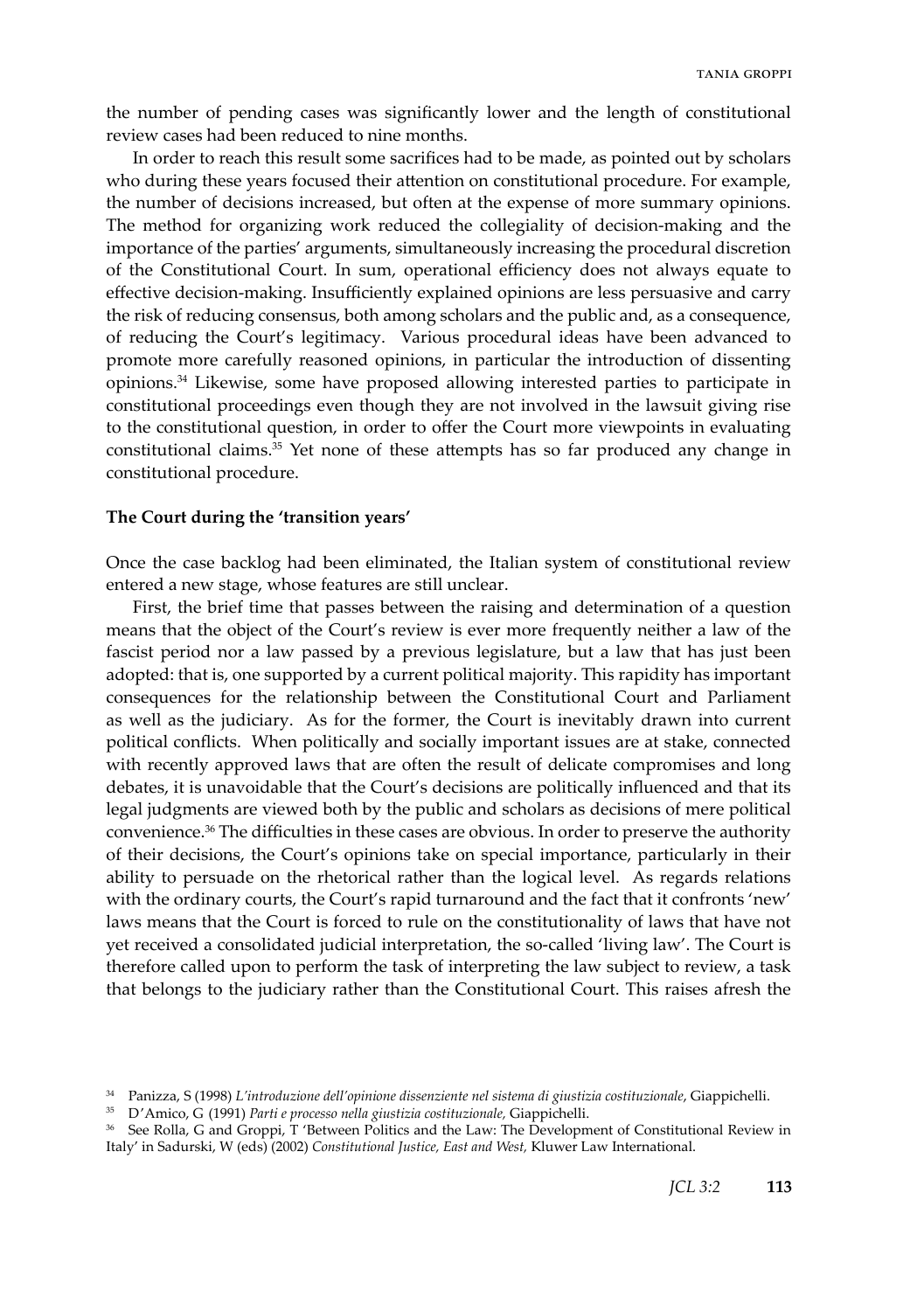problem of relations with the judiciary that the use of the 'living law' was thought to have overcome.

Second, the Constitutional Court finds itself interpreting constitutional texts that embody principles of the welfare state, that is, that recognize social rights, in an environment marked by the financial crisis of the state and by economic austerity policies. The Court is trapped between Scylla and Charybdis: between the danger of abdicating its role of supreme guarantor of the Constitution and the social rights it protects, and the danger of provoking serious economic repercussions with its decision. The Court's concern for the financial consequences of its decisions is readily perceptible from a survey of its activity. Indeed, it frequently issues evidence-gathering orders to acquire information about the costs of possible judgments striking down laws. Furthermore, a look at the Court's case law shows its tendency to significantly reduce, compared to the earlier stages, the number of decisions based on the principle of equality and designed to equalize unequal situations upward. On the contrary, on some occasions the Court has chosen the opposite path; faced with challenges raised in the name of equality, it has decided to equalize the situations downward, raising before itself *sua sponte* the question of the constitutionality of the baseline offered by the certifying judge (the *tertium comparationis*). This was the situation with regard to the personal income tax on pensions of parliamentary deputies. The favourable treatment they received was invoked as the baseline for all citizens in a case involving the income of employees. The Court did not hesitate to question *sua sponte* the favorable treatment accorded to these pensions, and declared them unconstitutional (n. 289 of 1994).

In the hope of balancing these two goals – on the one hand to fulfil its role of constitutional guardian, in particular of social rights, and on the other hand not to directly create state budgetary burdens without adequate financial support – the Constitutional Court has from the mid-1990s developed the innovative decisional techniques mentioned earlier, in particular judgments that 'add principles' rather than norms. These decisions are aimed at recognizing rights, but leaving it to the legislature to choose the means for implementing them and the funds to meet their costs. Illustrative of this tendency is judgment n. 243 of 1993. In that decision, the Court declared unconstitutional norms that excluded a cost-ofliving adjustment from the calculation of severance pay benefits, but held that its decision could not take the form of the mere nullification of a law, or of an additive judgment. Rather, it fell to the legislature to choose the appropriate means 'in view of the selection of economic political choices needed to provide the necessary financial resources'.

Third, the constitutional reform of the State-regions relationship in 2001 created an unexpected increase in the number of direct complaints. The consequence was an increase in the number of decisions enacted in this kind of review from 2% in 2002 to 24.41% in 2006. For some years (between 2003 and 2006), most of the activity of the Court was devoted – independently of the will of the Court itself, but simply as a consequence of the number of state-regions disputes – to the solution of problems of division of competences between different levels of government, more than to the guarantee of fundamental rights.<sup>37</sup>

Finally, the current stage of constitutional jurisprudence is occurring in an unstable political and institutional context characterized, since 1992, by the weakening of the

<sup>37</sup> See Del Duca, LF and Del Duca, P (2006) 'An Italian Federalism? The State, Its Institutions and National Culture as Rule of Law Guarantor' *Am. J. Comp. L.* 54 at 799.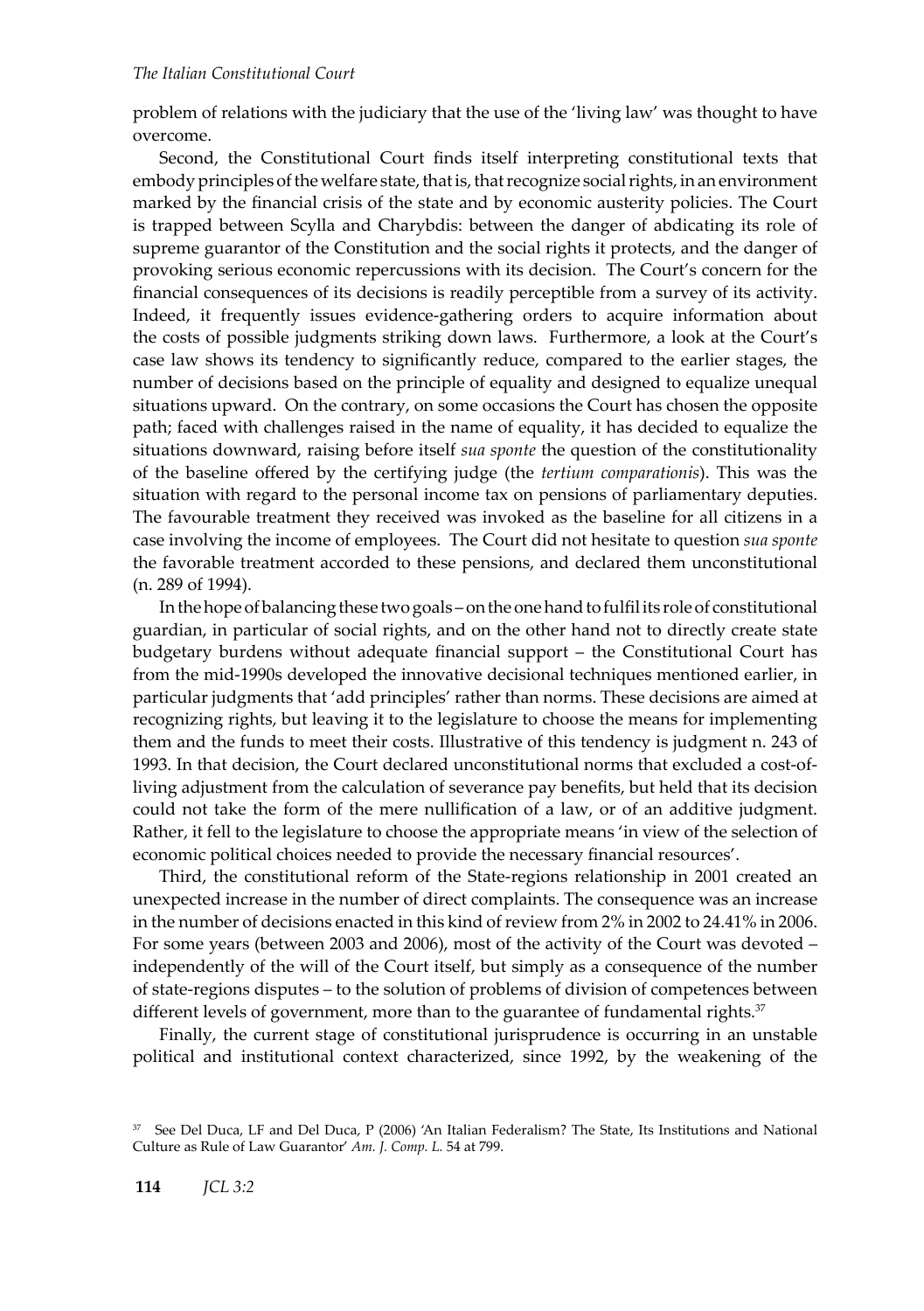established balance of political power, with the collapse of the old party system, the change in the electoral system, the birth of alliances and alignments that have not yet sufficiently consolidated their positions, and the emergence, after 40 years of a consociational political system, of a majority system based on the alternation in government of two main coalitions.

These elements have resulted in an increase in the political role played by the Court. There has been an increase, both quantitative and qualitative, in the competences of the Constitutional Court with strong political ramifications, such as those related to conflicts over the attribution of powers among the branches of government and the admissibility of referenda to repeal laws. As a result, there has been a tendency to emphasize the Constitutional Court's role as an arbiter in political and constitutional conflict, a role from which the Court has not sought to extract itself. In this vein, it is worth noting its judgment concerning votes of no-confidence in individual ministers (which the Court found constitutional, even in the absence of express constitutional provisions, on the ground that they are inherent in the form of parliamentary government: judgment n. 7 of 1996); the cases regarding decree-laws (the Court went so far as to declare the unconstitutionality of reissuing them, in judgment n. 360 of 1996, because they violate legal certainty and would change the structure of government; see also n. 171 of 2007); the case law governing the immunity of parliamentary deputies for statements made in the performance of their official functions (in this regard, after many years of uncertainty, the Court annulled a parliamentary vote of immunity deemed to have been adopted in the absence of any functional nexus between the declaration of the deputy and his parliamentary activity: judgment n. 289 of 1998); the case related to the power of mercy of the President of Republic and his relationship with the Minister of Justice (judgment 200 of 2006, in which the Court ruled that this is a typical presidential power and that the Minister cannot influence the decision); and the case regarding the immunity of the higher power of the state (judgment n. 24 of 2004, in which the Court ruled the unconstitutionality of the statute that determined a complete immunity).

# Conclusions

More than 50 years of constitutional review in Italy have brought about a consolidation of the position of the Constitutional Court. It is an important institutional actor, well accepted by public opinion and respected by the political system.<sup>38</sup>

In the last few years, however, something has changed. The traditional sources of legitimacy of the Court (the Constitution itself and the dialogue with public opinion) seem weaker than in the past, having been dried up by the loss of legitimacy of the Constitution itself, testified by the need, more and more widely acknowledged, of reform,<sup>39</sup> and the apathy of the public.

In order to preserve its legitimacy and to defend itself against an increasingly aggressive political power, the attitude of Court has been very cautious: so far the Court has decided

As it is testified by the fact that only in very few cases does Parliament reenact a law already set aside by the Court.

<sup>&</sup>lt;sup>39</sup> An important constitutional reform, aimed at amending more than 50 articles of the Constitution, was passed by Parliament in 2006, but rejected by the people in a national referendum.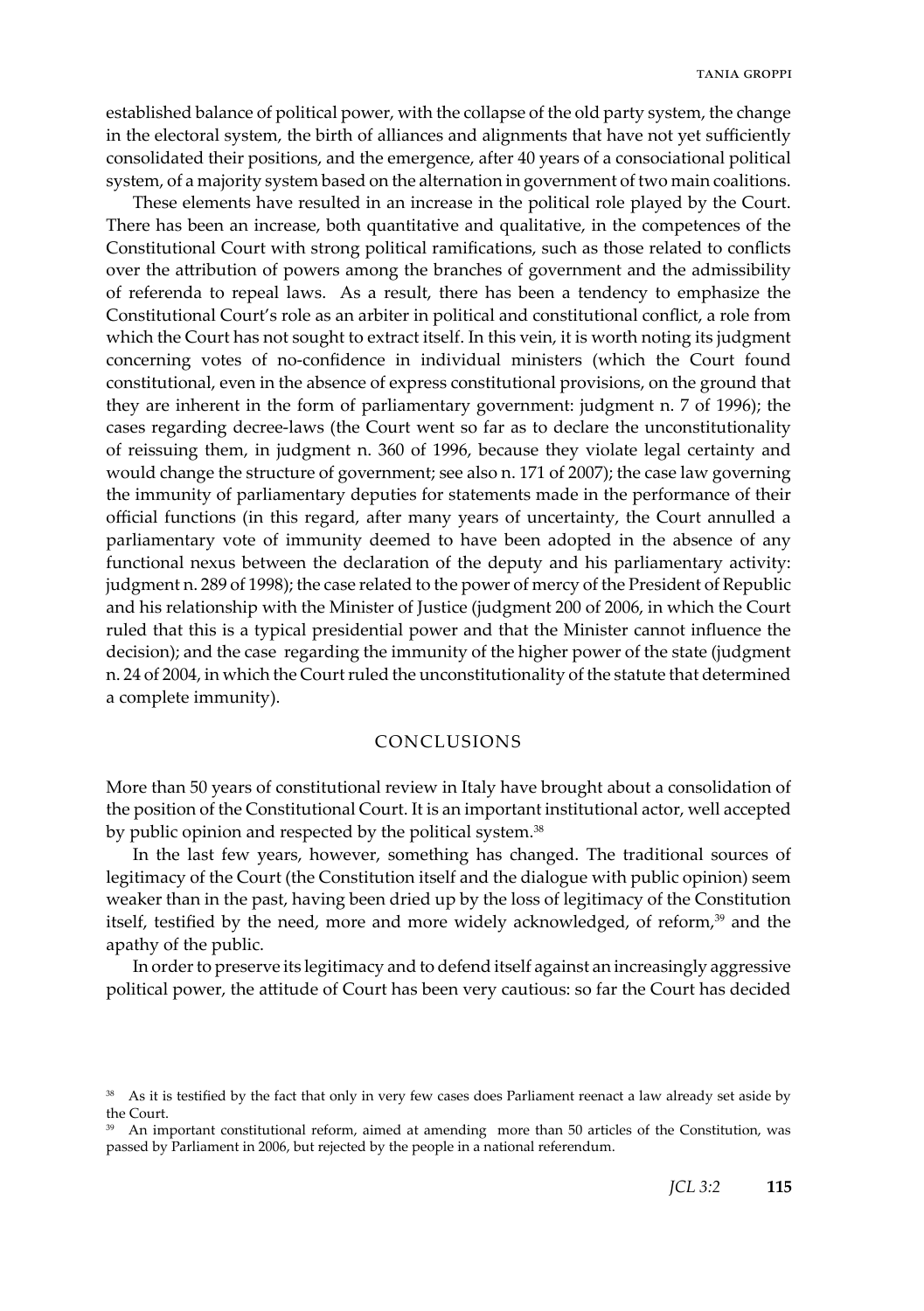not make a direct link with public opinion. Instead, it preferred to 'disappear' from the headlines, devolving a large part of its job to other actors.<sup>40</sup>

We can point out two main paths that have been followed by the Court towards this new, low-profile role.

First of all, the Court tries to decentralize its work maximally, involving ordinary judges more deeply in constitutional review than the European model of judicial review normally provides for, in order to share with them the task of safeguarding the Constitution. Before referring a question to the Constitutional Court, an ordinary judge is expected to look for an interpretation of the statute that will preserve its constitutional validity. Although ordinary judges cannot disregard statutes on constitutional grounds, they can interpret them. But it is obviously difficult to identify the conditions that a reading of a statute must satisfy to qualify as 'interpretation'. The European model is thus based on an unstable distinction between the power to interpret (for ordinary judges) and the power to set aside (for the Constitutional Court): in Italy the distinction is changing, in favor of the judiciary, by request of the Constitutional Court itself.

 Secondly, the Court looks increasingly to supranational jurisdictions. The shift of Italian case-law in this regard in 2007 and 2008 was extremely significant. In judgments n. 347 and 348 of 2007 the Court established that the ECHR and the interpretation given to it by the European Court of Human Rights are 'intermediate law' (*norme interposte*) which falls between mere statute and the Constitution, and can be used as a parameter in reviewing the constitutionality of a national statute. In judgments n. 102 and 103 of 2008 the Court defined itself for the first time as a 'court or tribunal of a Member State' for the purposes of Article 234 (formerly Article 177) of the EC Treaty, in order to apply to the European Court of Justice and ask for a preliminary ruling on the interpretation of European Community law.41 It should be remembered that in its previous case law, particularly in the ordinance n. 536/ 1995, the Italian Constitutional Court had always excluded that possibility in broad terms.

Both tendencies imply a transfer of power from the Constitutional Court to other bodies: ordinary judges on one hand, supranational judges on the other hand. The Court chooses to devolve many of its powers, to become 'the last resort' in defending the Constitution against extraordinary attacks.

Thus, as a consequence of this evolution, the question today in Italy concerns the very future of the centralized constitutional review.

On the one hand, the search for legitimacy might determine its impoverishment and even its disappearance. In that case, the price to be paid in the name of legitimacy would be too high. In addition, there are no guarantees that the legitimacy of the ordinary judiciary or of the supranational courts is better established than that of the Constitutional Court. The Constitutional Court, with its visibility, its history, its roots and its powerful resources is still more suitable than any other court in order to face the 'democratic objection'. On the other hand, we might witness not at a disappearance but a

<sup>40</sup> On this attitude see Nardini, WJ (1999-2000) 'Passive Activism and the Limits of Judicial Self-Restraint: Lessons for America from the Italian Constitutional Court' *Seton Hall L. Rev*. 30 at 1.

<sup>&</sup>lt;sup>41</sup> On the previous jurisprudence of the Court in relation to the EC law, see Cartabia, M (1990) 'The Italian Constitutional Court and the Relationship Between the Italian Legal System and the European Community' *Mich. J*. *Int'l L* 12 at 173*.*